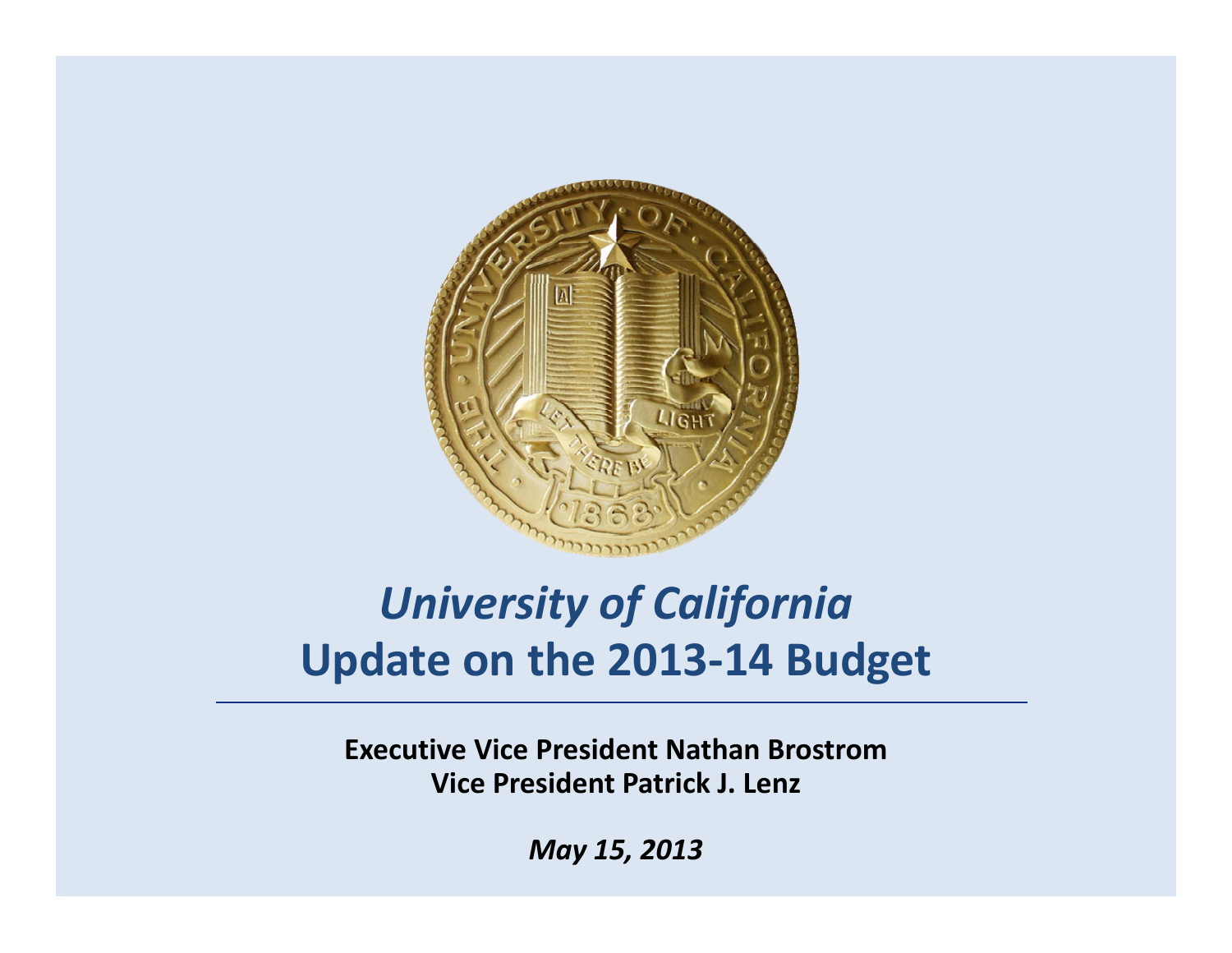

Budget Update: May Revise State General Fund Changes

- 2012-13 General Fund revenues up \$2.8 billion
- 2013‐14 General Fund revenues down (\$1.3 billion)
- Significant capital gains taxes paid in 2012
- Federal payroll tax holiday not extended
- Revenue loss as <sup>a</sup> result of Sequestration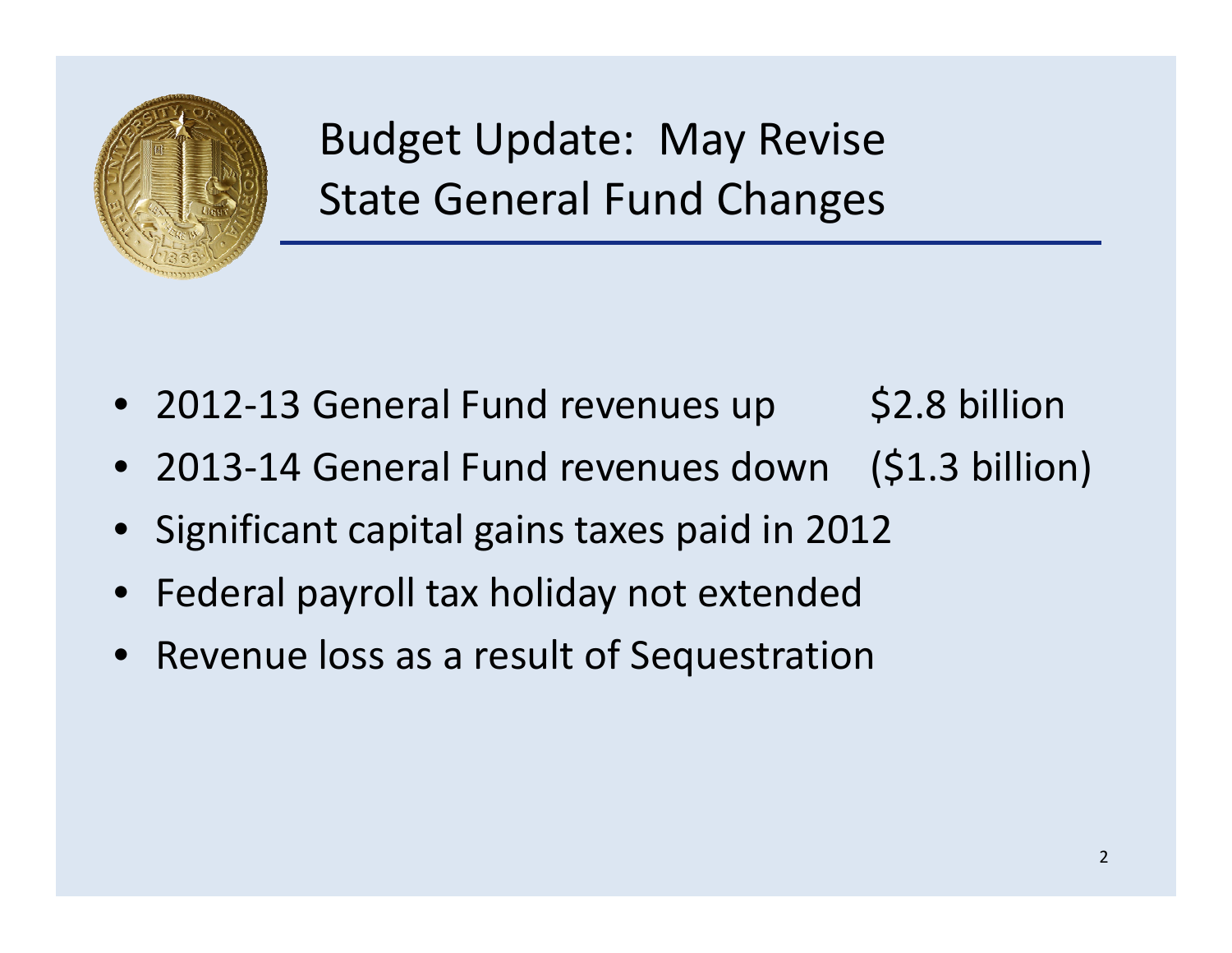

Budget Update: May Revise 2013‐14 UC Budget

- $\bullet$ ● Continues support for 5/5/4/4 multi-year funding proposal
- Continues call for 4‐year tuition freeze
- $\bullet$ • Continues support for debt restructuring proposal
- •Continues support for Online Technology funding
- $\bullet$ ● Discontinues proposal for unit cap on State-subsidized courses
- Initiates discussion on Performance Outcome Measures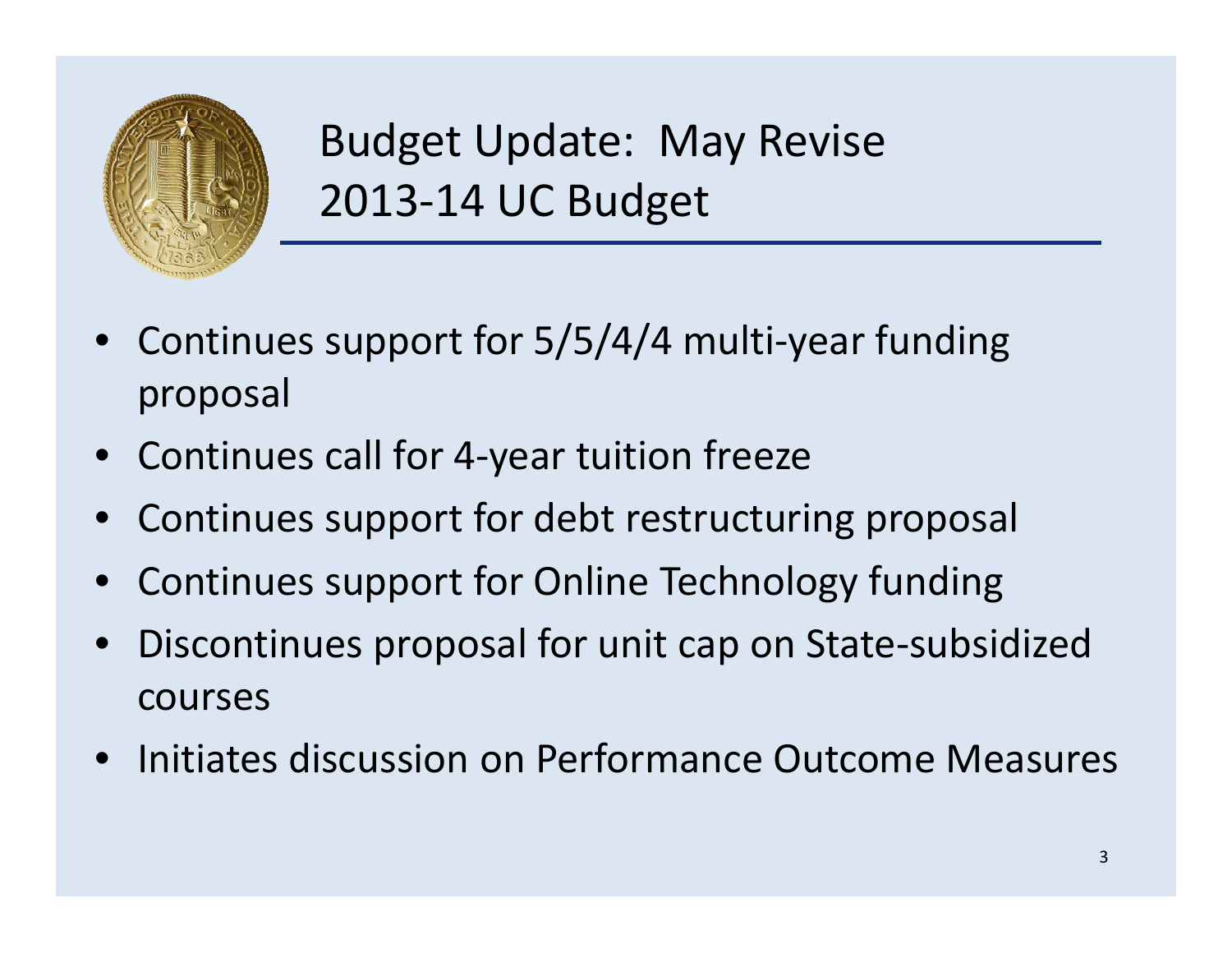

## Budget Update: May Revise 2013‐14 UC Budget

| <b>2012-13 State General Funds</b>      | \$2.377B  |
|-----------------------------------------|-----------|
| 2012-13 Deferred tuition and fee buyout | 125.0M    |
| 5% Base Budget Adjustment               | 125.1M    |
| [\$10M for Online Education]            |           |
| <b>Annuitant Health Increase</b>        | 6.4M      |
| <b>Available for Operations</b>         | \$256.5M  |
| Lease Revenue Bond Payment Adjustment   | 10.2M     |
| <b>G.O Bond Debt Service</b>            | 201.7M    |
| <b>2013-14 State General Funds</b>      | \$2.846B* |

 $^*$ Numbers don't add due to rounding.  $4$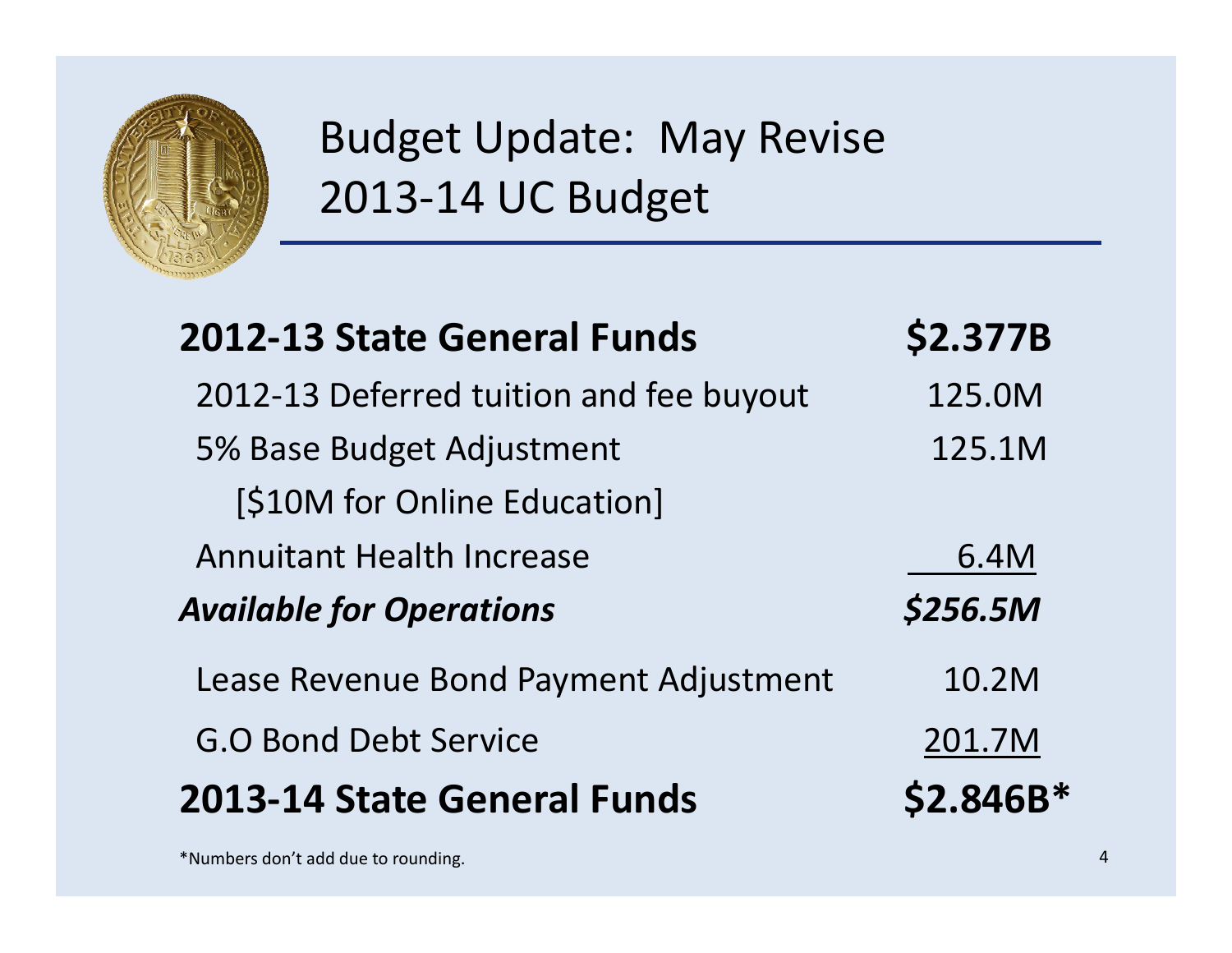

## May Revise: UC Budget Requests

 $\bullet$ Governor's support for debt restructuring proposal

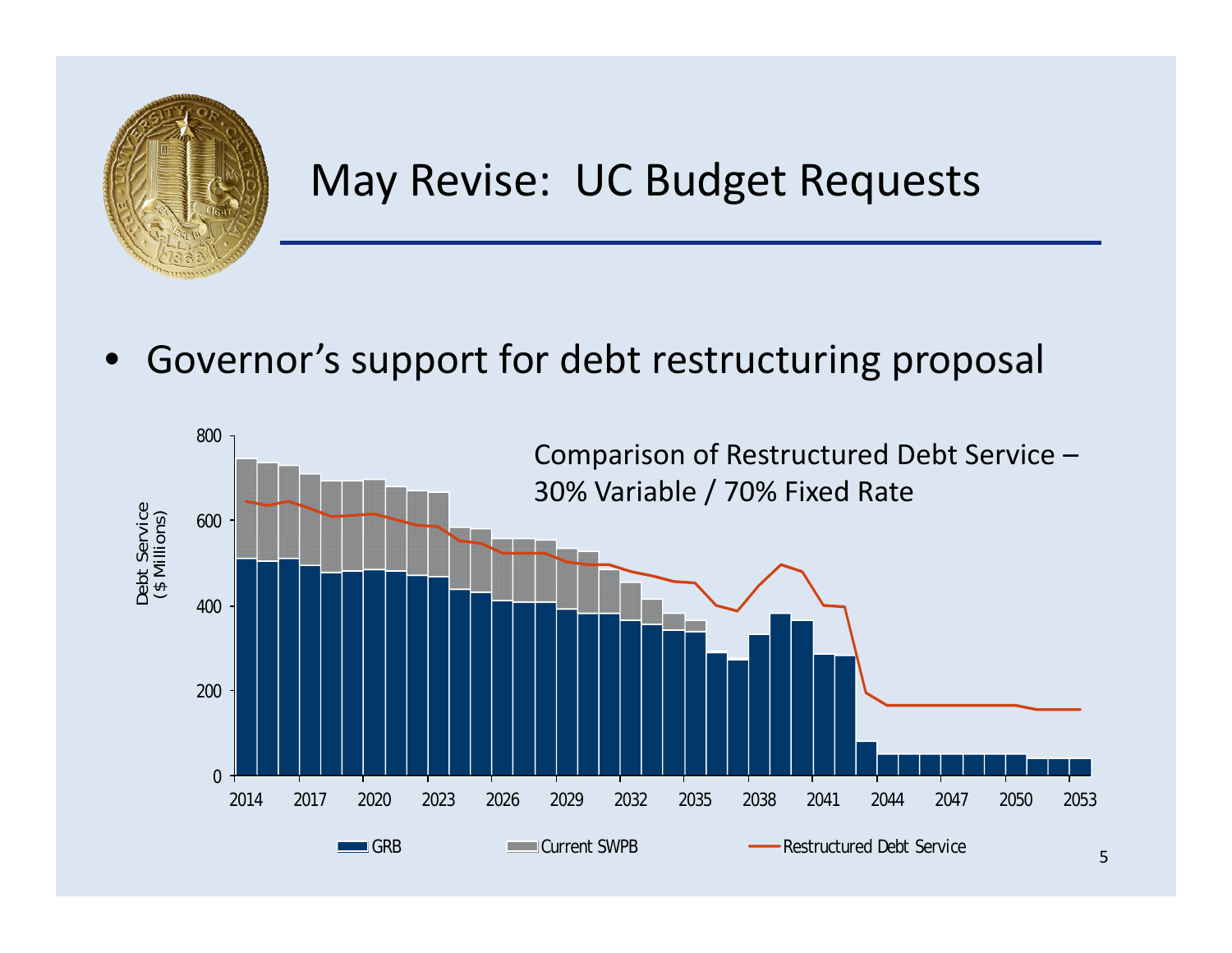

## May Revise: UC Budget Requests

- Address UCRP employer costs
	- – UC requests \$67 million to cover 2013‐<sup>14</sup> UCRP costs above 2013‐14 base budget increase of 5%
	- Governor's Budget supports 5% base budget increase for CSU and an additional \$51.4 million for CSU employer retirement costs
- One-time funding to reduce UCRP liability costs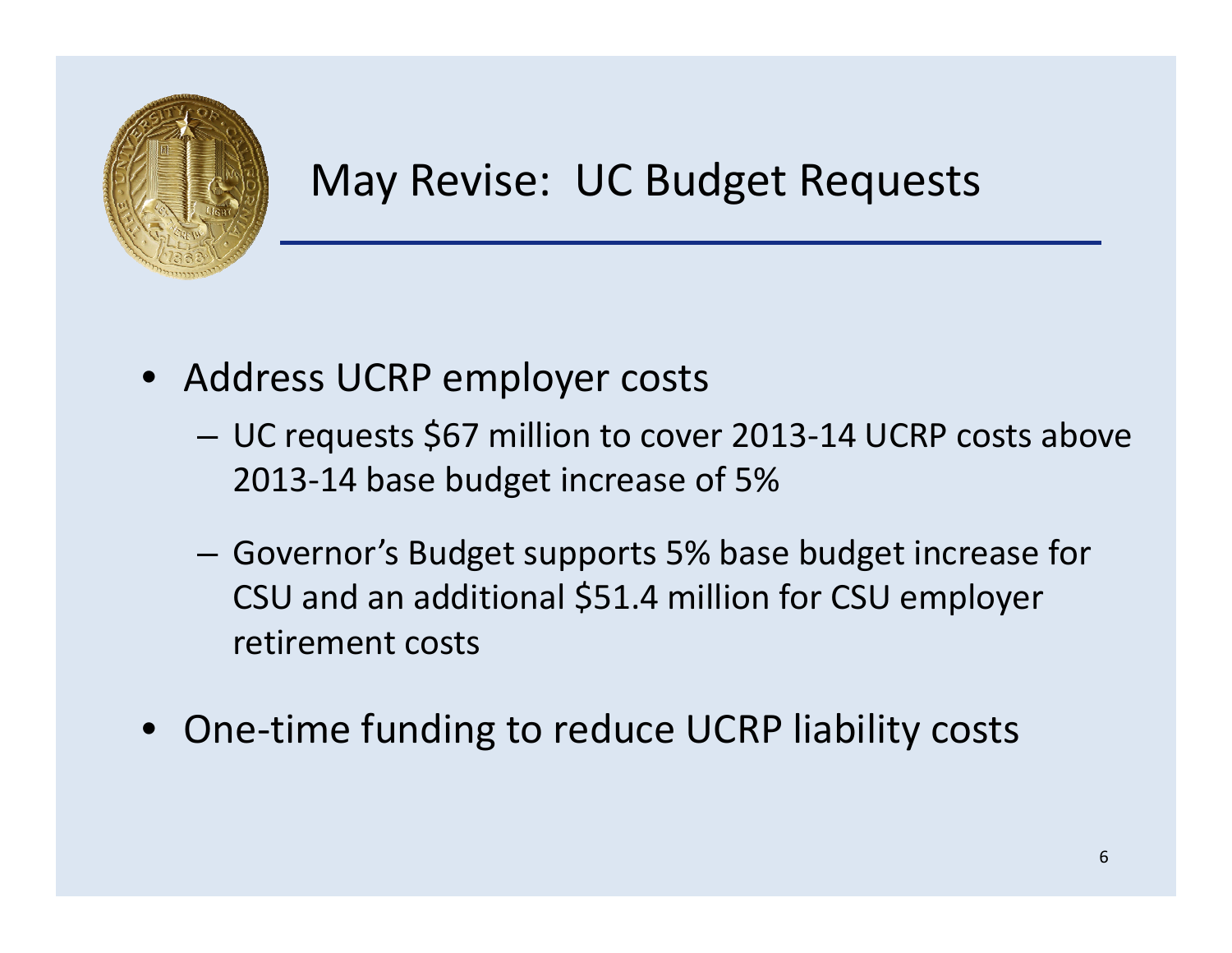

May Revise: Regents' Budget Priorities

- \$15 million for UC Riverside School of Medicine, funding consistent with Governor's health care reform
- UC capital facility needs, particularly Classroom and Academic Building at UC Merced
- Proposition 39 energy efficiency funding and CARB Cap and Trade revenues